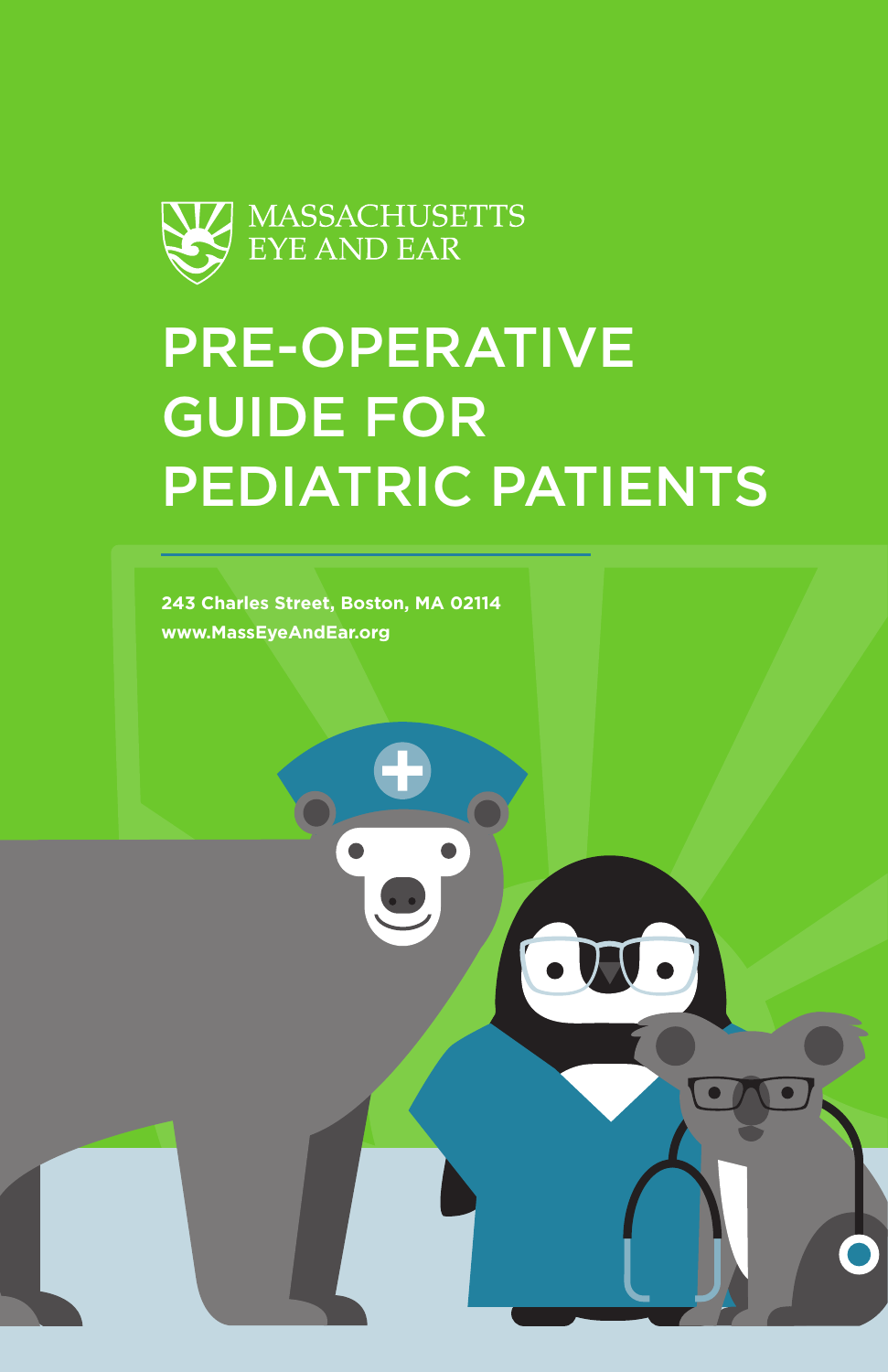

### **Welcome and thank you for choosing Mass. Eye and Ear for your child's upcoming surgery.**

A teaching hospital of Harvard Medical School, Mass. Eye and Ear provides care for conditions related to the eyes, ears, nose, throat, head, and neck. Mass. Eye and Ear is accredited by the Joint Commission and ranked #1 in the nation for ENT care and #1 in New England for eye care by *U.S. News & World Report*.

Using a family-centered approach, your child's care team will be comprised of knowledgeable and compassionate professionals. You and your surgeon will have access to some of the most advanced medical resources available.

The enclosed information will provide you and your family with everything you need to know to make your child's experience as comfortable as possible. We encourage you to ask questions whenever anything is unclear. Most importantly we wish your child a successful surgery and speedy recovery!

# **Contents**

| <b>I. Pre-Surgical Preparation</b>                                           | $\mathbf{2}$      |
|------------------------------------------------------------------------------|-------------------|
| II. Checklist in Preparation for Your<br><b>Child's Surgery or Procedure</b> | 3                 |
| <b>III. Day of Surgery</b>                                                   | 4                 |
| <b>IV. Your Child's Care after Surgery</b>                                   | 6                 |
| <b>V. Directions &amp; Parking Information</b>                               | 7                 |
| <b>VI. Services and Other Information</b>                                    | $12 \overline{ }$ |
| <b>VII. Medication List</b>                                                  | 14                |
| <b>VIII. Important Numbers</b>                                               | 15                |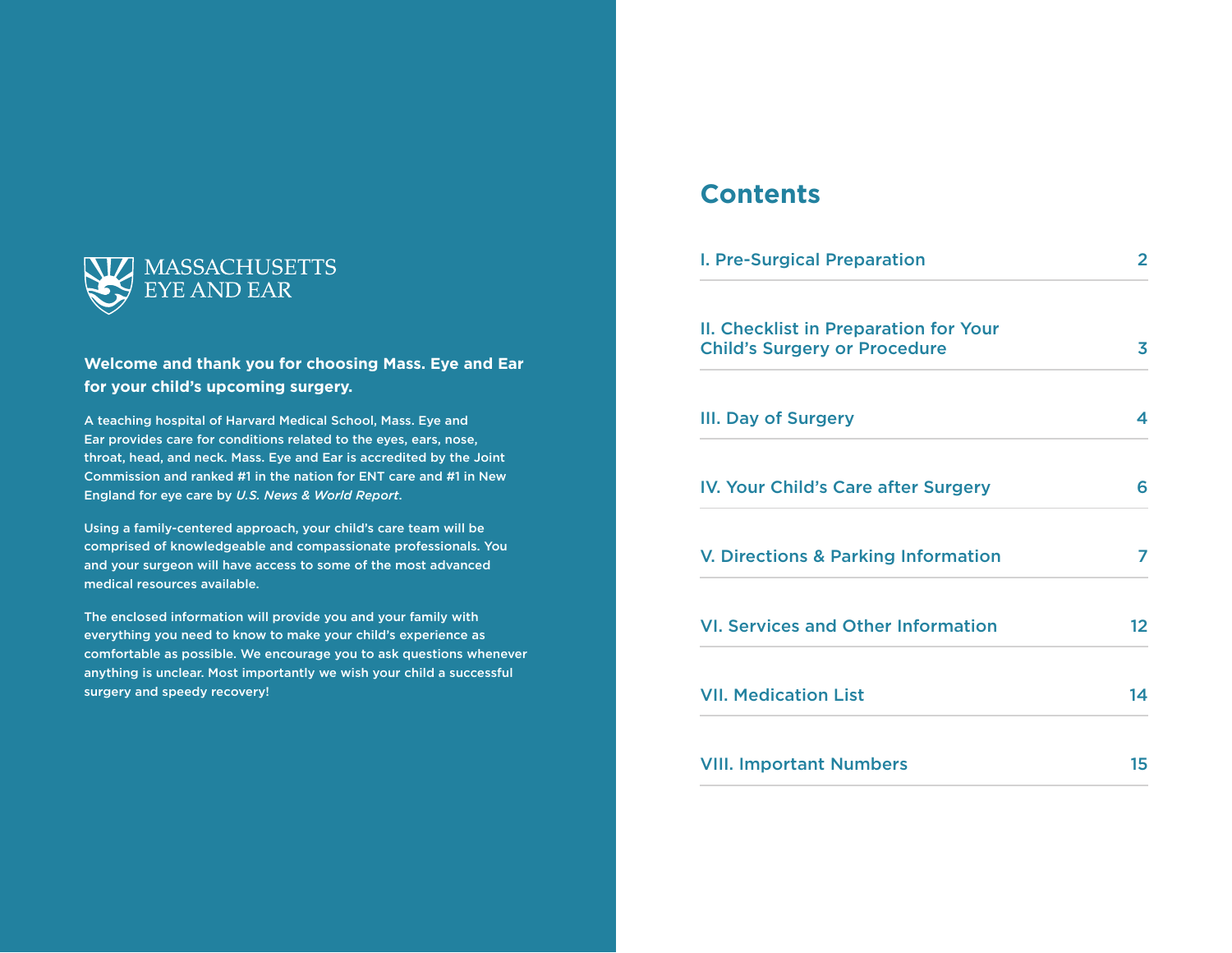# **I. Pre-Surgical Preparation**

Pre-admission teaching tours with our Child Life Specialists are available for pediatric patients and their families who are having surgery at our main campus. For more information, please call our Child Life Department at **617-523-7900**, **extension 3-4184**.

### **Evening Before Surgery**

If your child has a fever or cold the day before his or her scheduled surgery, please contact your surgeon's office immediately to avoid cancellation/delay on the day of surgery. If you are unable to reach the surgeon's office, please contact your pediatrician or the Mass. Eye and Ear Emergency Department at **617-573-3431** .

**The day or evening before your child's surgery, you will receive a pre-operative phone call to clarify the time and location of your child's surgery.**

Please be sure your child has followed these guidelines for eating and drinking prior to surgery:

| <b>FOOD CONSUMED</b> | <b>MINIMUM FASTING TIME</b> |  |
|----------------------|-----------------------------|--|
| Clear Liquids*       | 2 hours                     |  |
| <b>Breast Milk</b>   | 4 hours                     |  |
| Infant Formula       | 6 hours                     |  |
| Non-Human Milk       | 8 hours                     |  |
| Solids               | 8 hours                     |  |

### **\*EXAMPLES OF CLEAR LIQUIDS INCLUDE:**

- **Nater**
- Sports drinks like Gatorade or Powerade
- Clear juices without pulp (e.g. apple or cranberry juice)
- Carbonated beverages
- $\blacksquare$  Tea or coffee without milk or creamer

**A few sips of water for medications or ice chips is fine, as well as half of a Popsicle.**

# **II. Checklist in Preparation for Your Child's Surgery or Procedure**

### **PAPERWORK**

- $\blacktriangledown$  To ensure your child's safety, please bring a photo ID to verify your identity. If you are the child's legal guardian, please bring all guardian papers.
- $\blacktriangledown$  Complete the blank current medication list in the back of this booklet for your child and bring with you to his or her procedure.
- $\blacktriangleright$  Review and understand your health insurance plan. Contact your insurance company if you have any questions or concerns.

### **MEDICAL CONSIDERATIONS**

- $\blacktriangleright$  If your child has any inhalers or breathing devices, please bring them.
- If you child is on any medications, please bring them with you.
- $\blacktriangleright$  Ask your surgeon for an anesthesia consult if your child has any heart abnormalities or medical conditions of concern.

### **CLOTHING & PERSONAL BELONGINGS**

- $\blacktriangledown$  Please bring your child's favorite comfort item (blanket, stuffed animal, pacifier, etc.).
- $I$  If your child is staying for several hours or overnight, he or she is welcome to bring movies, books, games or other forms of entertainment.
- $\blacktriangledown$  Please remove any of your child's jewelry or body piercings at home.

### **CHILDCARE**

 $\blacktriangledown$  So we can focus together on your child undergoing surgery, please arrange for your other children to be cared for at home. Please come prepared to dedicate the entire day to your child's surgery and recovery.

### **INTERPRETER SERVICES**

If needed, please arrange for an interpreter by calling our Interpreter Services Department at **617-573-5572** .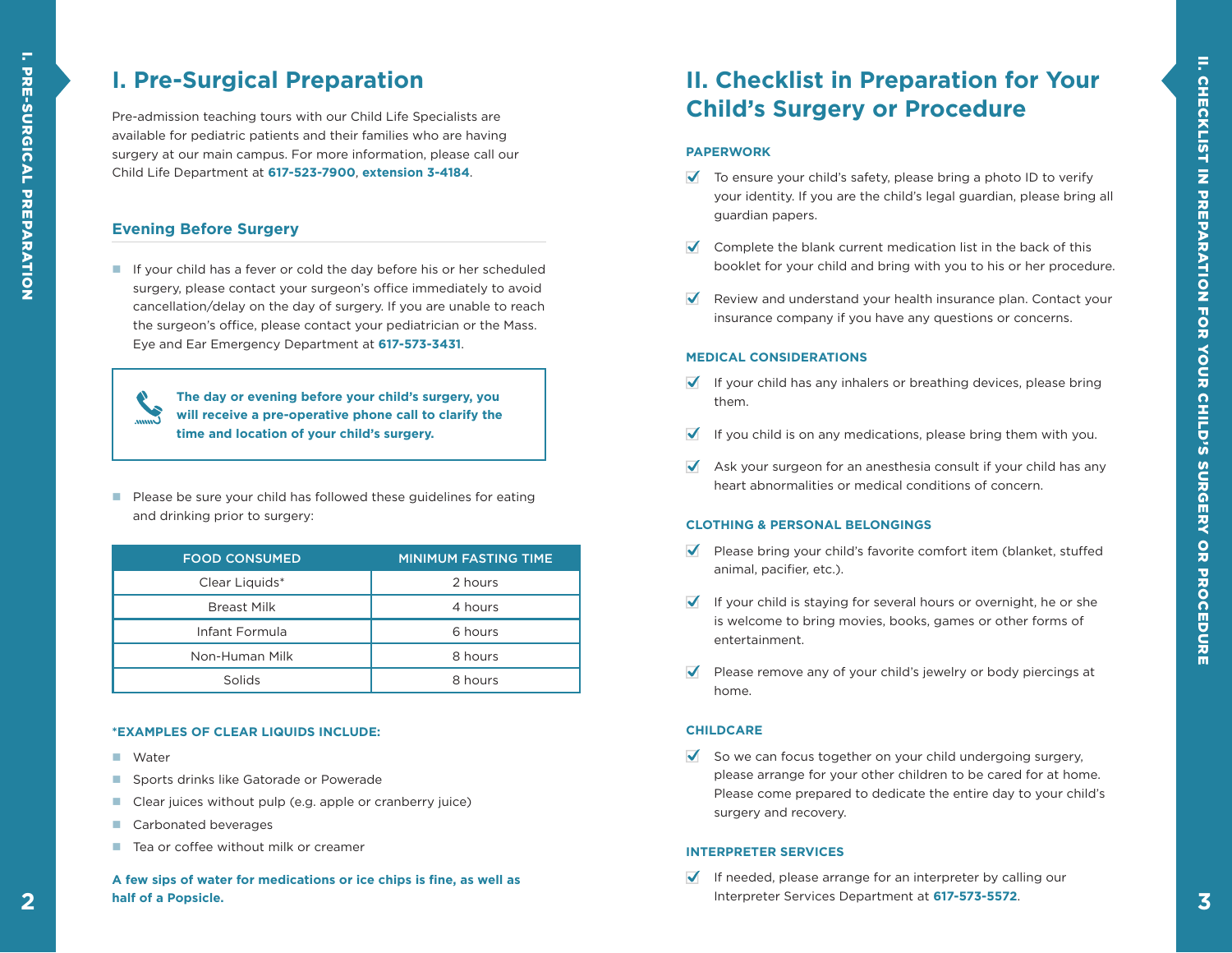# **III. Day of Surgery**

### **Arrival at Mass. Eye and Ear**

**Your surgeon's office will inform you and your child of the time you should arrive at Mass. Eye and Ear. Please make every effort to arrive at the scheduled time. This allows nurses and doctors to spend time with you and your child to develop a plan of care.** 

If your child has a fever or cold the morning of surgery at the hospital's main campus, contact the Pediatric Unit at **617-523- 7900, extension 3-2462** or the 6th Floor Surgical Suites at **617- 391-5900**. If your child is scheduled to have surgery at Longwood, please call **617-573-6111**.

### **Anesthesia**

**Anesthesia**

- Our Anesthesia Department has board-certified anesthesiologists and certified nurse anesthetists who specialize in administering anesthesia.
- If your child has a heart abnormality or any medical condition that concerns you, please ask your surgeon for an anesthesia consult. You will then receive a call from our pediatric Nurse Practitioner to address your concerns. You may also contact the Anesthesia Department directly at **617-573-3380**.

**Example 2 who will ask questions about your child's medical and** surgical history. You will have the opportunity to ask **questions and discuss any concerns you may have Before your child's surgery, you and your child will be interviewed by member(s) of the Anesthesia staff with your child's anesthesiologist.**

■ To avoid unnecessary risk to the patient, all female patients of menstruating age will be asked to take a urine pregnancy test prior to undergoing anesthesia.

### **Parent in the Operating Room**

Mass. Eye and Ear was one of the first Boston-area hospitals to allow parents in the Operating Room, which is where you will meet your child's surgical team. At the discretion of the anesthesiologist, you may be able to stay with your child until he or she is asleep. Once he or she is asleep, you will be escorted out of the Operating Room.

#### **PLEASE NOTE:**

- The safety and comfort of your child are our top priorities. Separation anxiety typically develops between 7 and 9 months. If your child is younger than 7 months, you will not be permitted in the Operating Room in order to allow the team to focus on your child's care.
- If the child's mother is pregnant, she will not be allowed in the Operating Room for the safety of her and her unborn child. Please be sure your partner or a family member who can be equally comforting to the patient is available to go into the Operating Room.
- Depending on the comfort of your teen, you may or may not be permitted in the Operating Room at the discretion of the anesthesiologist.
- Children are allowed to bring comfort items (blankets, stuffed animals, dolls, pacifiers, etc.) into the Operating Room with them.
- During your visit we will make every effort to keep you informed about your child's care. Please do not hesitate to ask a staff member any questions you might have.
- Your surgeon or a member of the staff will contact you when your child's surgery is over. If you choose to leave the floor while your child is in surgery, you must take a beeper from the nurses' station.

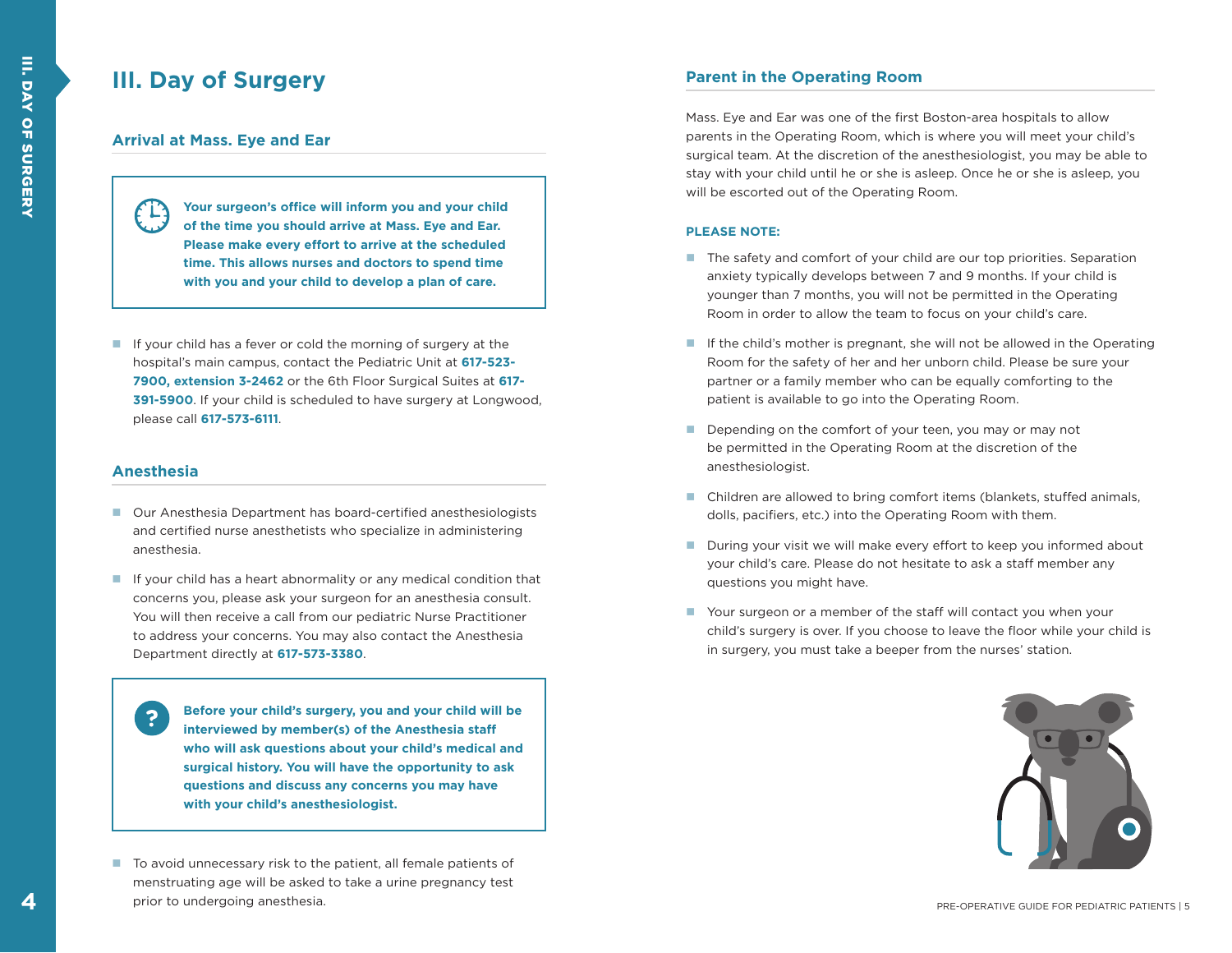# **IV. Your Child's Care after Surgery**

After the surgery is complete, your child will be transported to the Post-Anesthesia Care Unit (PACU)/Recovery Room for post-operative care. You will be notified by the staff when you are able to see your child. To protect patient privacy and confidentiality, only one parent will be allowed in the PACU/Recovery Room.

Your doctor and nurse will work with you to decide the appropriate time for your child to be sent home. Before your child is sent home, a member of the Pediatric Nursing staff will talk to you about how to care for your child at home.

> **If your child requires an overnight stay, one parent will be able to sleep by his or her side on a pull-out bed.**



# **V. Directions & Parking Information (Longwood)**



#### **SELF-PARKING**

Self-parking is readily available in the garage. The entrance to the garage is on Frawley Street. All parking tickets must be processed before returning to your vehicle. A staff member will validate your ticket and direct you to the parking kiosk.

### ■ **Do not leave your ticket in your car.**

#### **VALET PARKING**

■ Valet parking is available to all patients and visitors for a fee. The valet service is in the garage on Frawley Street. Valet drop-off is available Monday through Friday from 6:30 AM to 3:00 PM. A staff member will validate your ticket and direct you to the parking kiosk.

### **SELF-PARKING RATES WITH VALIDATION DISCOUNT\***

0 to 1/2 hour \$5.00 1/2 hour to 1 hour \$9.00 1 to 2 hours \$14.00 2 to 3 hours \$16.00 3 to 4 hours \$18.00 4 to 5 hours \$20.00 5+ hours \$22.00

### \*subject to change

Р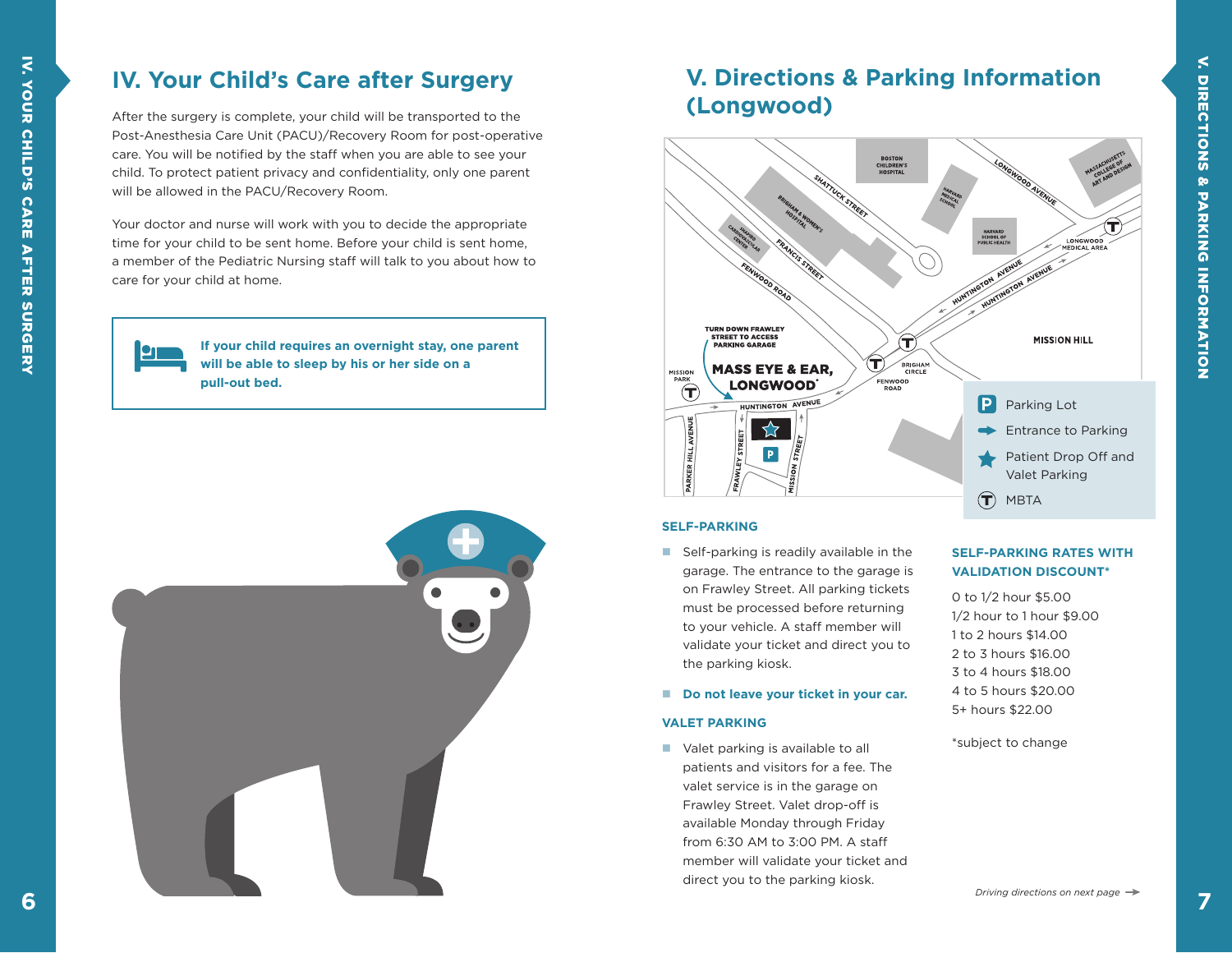### **Driving Directions: From the North (via I-93 S)**

- Take Exit 26 (Storrow Drive West).
- Take Kenmore Square/Fenway exit (on left).
- **Bear left at fork and follow signs** for Fenway (stay in right lane on exit ramp).
- **Bear right towards Boylston** Street Outbound. Follow Boylston Street Outbound straight through several sets of lights.
- At the intersection of Boylston Street, The Fenway, Park Drive and Brookline Avenue, bear left onto Brookline Avenue.
- Turn left onto Francis Street.
- Turn right onto Huntington Avenue.
- **Mass. Eye and Ear, Longwood** will be on your left.
- Continue past the building and **turn left onto Frawley Street. Parking garage will be on your left.**

# **Driving Directions: From West (via I-90 E)**

- $\blacksquare$  Take Exit 18 (Brighton/ Cambridge) Stay in right lane after toll.
- Bear right toward Doubletree Guest Suites Hotel.
- At traffic light, take right toward Downtown Boston, Storrow Drive.
- **Follow Boylston Street** Outbound straight through several sets of lights.
- At the intersection of Boylston Street, The Fenway, Park Drive and Brookline Avenue, bear left onto Brookline Avenue.
- Turn left onto Francis Street.
	- Turn right onto Huntington Avenue.
	- **Mass. Eye and Ear, Longwood** will be on your left.
	- Continue past the building and **turn left onto Frawley Street. The parking garage will be on your left.**

### **Driving Directions: From the South (via I-93 N)**

- Take exit 18 (Mass. Ave/Andrew Square). Follow signs for Melnea Cass Blvd.
- Continue on Melnea Cass Blvd.
- Turn left onto Tremont Street (Rte. 28-W).
- Turn right onto Ruggles Street.
- **Turn left onto Huntington Avenue.**
- Mass. Eye and Ear, Longwood will be on your left.
- Continue past the building and turn left onto Frawley Street. The **parking garage will be on your left.**

### **Driving Directions: From the East (via Rte. 2/ Memorial Dr.)**

- Take Brookline/Kenmore Square exit.
- $\blacksquare$  Bear right at the traffic turn and then left onto 2 East/Kenmore Square.
- Go through two sets of lights. Turn right onto Mountfort Street (becomes Park Drive). Follow Park Drive for about half a mile.
- At the intersection of Boylston Street, The Fenway, Park Drive and Brookline Avenue, bear left onto Brookline Avenue.
- Turn left onto Francis Street.
- Turn right onto Huntington Avenue.
- **Mass. Eye and Ear, Longwood** will be on your left.
- Continue past the building and **turn left onto Frawley Street. The parking garage will be on your left.**

### **Public Transportation: MBTA**

#### **GREEN LINE**

■ D Line (Riverside)-**Stop:** Kenmore Station. Connect with bus service (65).

#### **E LINE**

■ (Heath Street)**-Stop:** Fenwood Road

#### **ORANGE LINE**

**Stop:** Ruggles Station. Connect with bus service (8, 19, 47, CT2, CT3).

### **RED LINE**

**Stop:** JFK U-Mass. Connect with bus service (8).

# **Public Transportation: Bus Routes**

- No. 8-**Stop:** Longwood Avenue
- No. 19-**Stop:** Longwood Avenue
- No. 39-**Stop:** Brigham Circle
- No. 47-**Stop:** Longwood Avenue
- No. 60-**Stop:** Corner of Francis Street and Brookline Avenue
- No. 65**-Stop:** Corner of Francis Street and Brookline Avenue
- No. 66-**Stop:** Brigham Circle
- No. CT2-**Stop:** Corner of Longwood Avenue and Huntington Avenue
- No. CT3-**Stop:** Corner of Avenue Louis Pasteur and Longwood Avenue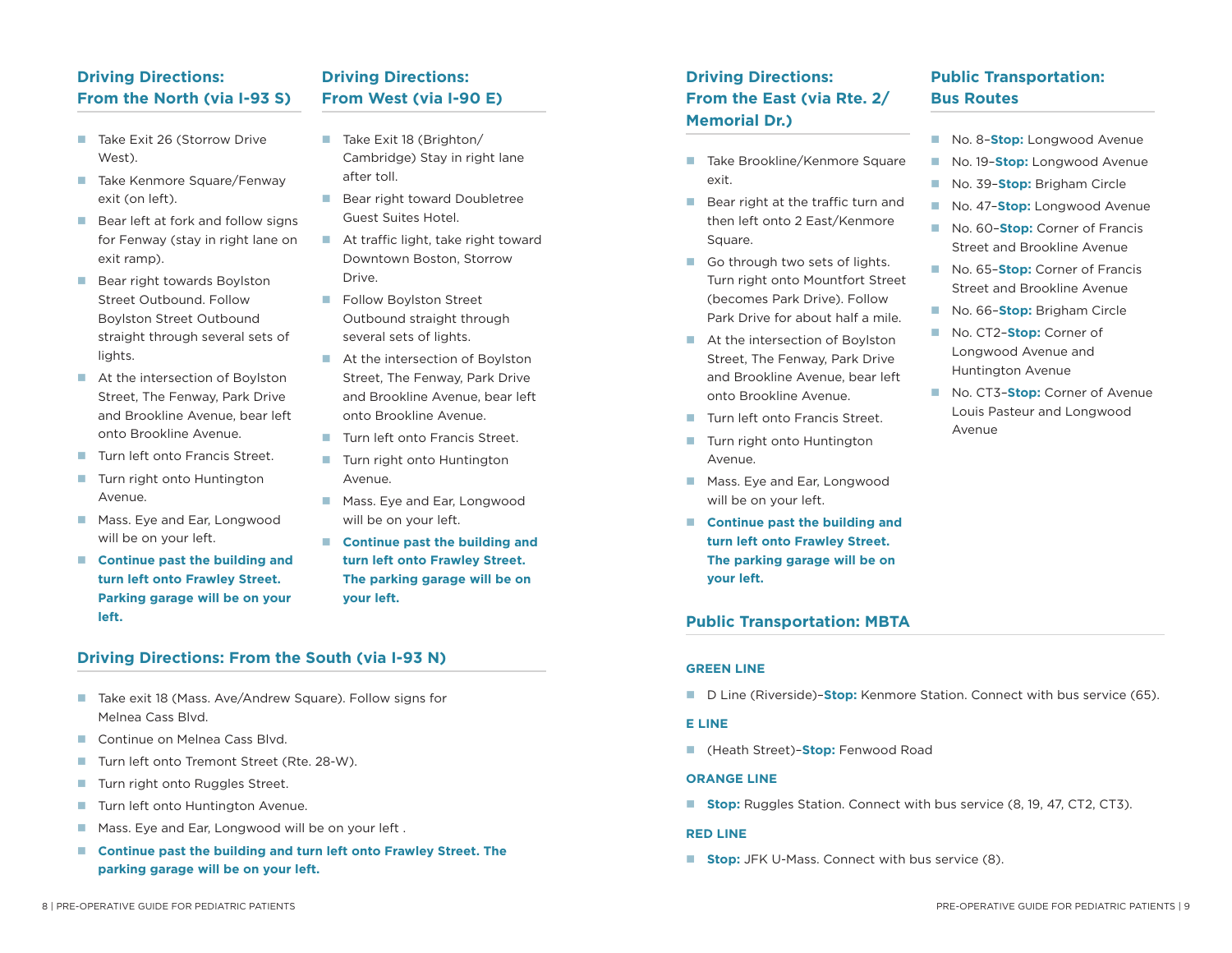# **Directions & Parking Information (Main Campus)**



#### **VALET PARKING**

 Available at the main entrance on Fruit Street for patients and their visitors for \$18.00. Valet parking for patients and visitors with a handicap placard is \$15.00. Mon. – Fri., 5:00 AM-4:00 PM.

#### **VALIDATED PARKING**

- Available for Mass. Eye and Ear lots only. We do not validate for MGH.
- The Storrow Drive lot is not **handicap accessible.**
- **Parking validation must be processed** in the Mass. Eye and Ear lobby before returning to your vehicle.

### **SELF-PARKING RATES WITH VALIDATION DISCOUNT\***

Up to 1 hour: \$9.00 1 to 2 hours: \$11.00 3 hours to 24 hours: \$14.00

\*subject to change

*Driving directions on next page* 

### **Driving Directions: From North & South**

Take I-93 towards Boston.

Take exit 26 to Storrow Drive (West).

Take Government Center/Kendall Square exit.

### **TO NON-HANDICAP ACCESSIBLE PARKING (STORROW DRIVE LOT):**

- Stay in left lane on Storrow Drive (West).
- $\blacksquare$  Entrance to parking lot is immediately before approaching Government Center/Kendall Square exit ramp.

### **TO HANDICAP ACCESSIBLE PARKING (CHARLES STREET LOT):**

- **Proceed through the lights** under (T) Station; take a hard left, reversing direction under the (T) Station.
- The Mass. Eye and Ear parking lot is located off the ramp to Storrow Drive (West).

#### **PATIENT DROP OFF/VALET:**

- Turn left onto Cambridge Street.
- $\blacksquare$  Take the first left onto N. Grove Street.
- Turn left onto Fruit Street. Mass. Eye and Ear will be on your right.

### **Driving Directions: From West**

Follow signs to I-90 East (Mass Pike) towards Boston.

Follow to Exit 18 Allston/Cambridge (a left lane exit).

After toll plaza, bear right following signs for Cambridge.

Take Storrow Drive (East) towards downtown Boston.

Take Government Center/Kendall Square exit.

### **TO HANDICAP ACCESSIBLE PARKING (CHARLES STREET LOT):**

- $\blacksquare$  Take a hard left under the  $(T)$ Station towards Storrow Drive (West).
- The Mass. Eye and Ear parking lot is located off the ramp to Storrow Drive (West).

#### **PATIENT DROP OFF/VALET:**

- Turn left onto Cambridge Street.
- Take the first left onto N. Grove Street.
- Turn left onto Fruit Street. Mass. Eye and Ear will be on your right.

### **Subway Directions: From Red Line (Charles / MGH Station)**

- Take the train to the Charles/MGH Station. Exit the station to the right.
- Cross the street toward the Liberty Hotel (former Charles Street Jail).
- Facing the Liberty Hotel, take the sidewalk to the left.
- **Mass. Eye and Ear is located just beyond the hotel.**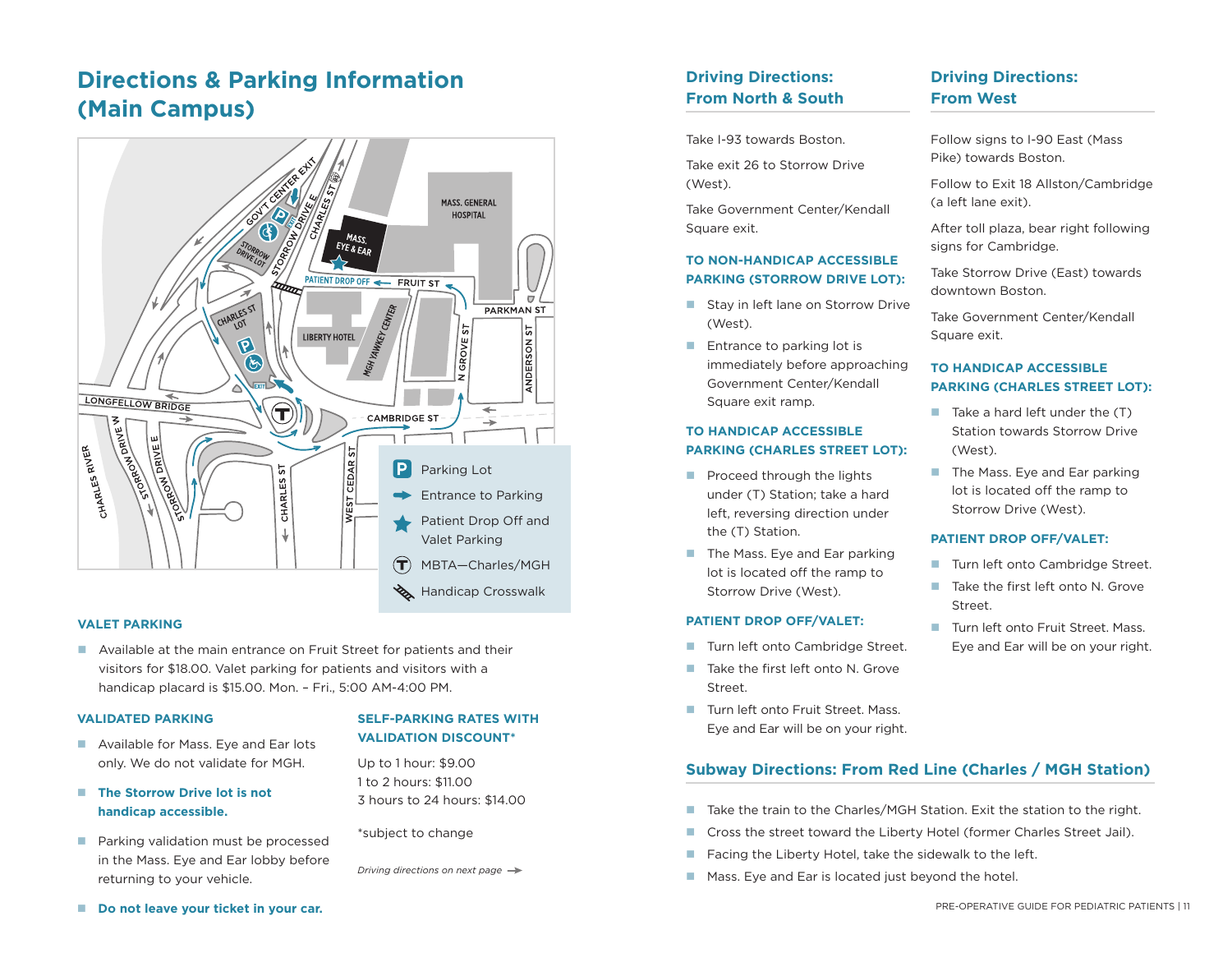# **VI. Services and Other Information**

### **Assistive Device Kits**

Assistive device kits are available to patients with auditory or visual impairments during their time at Mass. Eye and Ear. Kits include items such as a flashing door knocker, phone amplifier, bell for calls, a largedigit phone and more. If you are interested in reserving a kit for your child, please contact your surgeon's office.

### **Chaplaincy Services**

Interfaith chaplaincy services are available at the main campus. Please ask a member of the nursing staff for more information.

### **Howe Library**

Located on the 3rd floor of our main campus, the Howe Library offers a quiet space for friends and family. Available amenities include comfortable seating, two public computers and ZoomText, a magnification and screen reading software for those with visual impairments.

### **Interpreter Services**

We provide medical interpreters and translation of written materials upon request. This includes American Sign Language and Braille. If you wish to use these services, please contact your child's surgeon's office.

### **Lank Family Dining Room**

Our cafeteria is located on the 7th floor at the main hospital and operates Monday-Friday.

- Breakfast: 6:30 AM-10:00 AM
- $\blacksquare$  Lunch: 11:30 AM-2:00 PM
- Dinner: 4:30 PM-6:30 PM

### **Longwood Cafe**

Our cafe is located on the ground floor and operates Monday-Friday. The cafe offers a variety of coffee, tea, drinks, breakfast pastries, light lunches and soup.

- **Breakfast: 7:00 AM-10:00 AM**
- $\blacksquare$  Lunch: 11:30 AM-2:00 PM
- Coffee and Snacks: 7:00 AM-2:00 PM

### **Paying Your Child's Bill**

We understand that each individual has a unique financial situation. Please contact our Financial Coordinators at **617-573-5664** or Financial\_ Coordinators@meei.harvard.edu for more information on our financial assistance programs

### **Public Telephones**

Public telephones are available in the lobby at Mass. Eye and Ear. Telephones for the hearing impaired (TTY) are available as well. The main TTY number for Mass. Eye and Ear is **617-573-5498**.

### **Social Services**

Members of the Mass. Eye and Ear Social Work Department are available to assist you. Services include coordination of care and resource assistance.

**The Social Work Department staff members can be reached at 617-573-3550.**

### **WiFi**

Patients and visitors can access the internet from various places throughout the facility with their WiFi-enabled devices. For more information, visit MassEyeAndEar.org.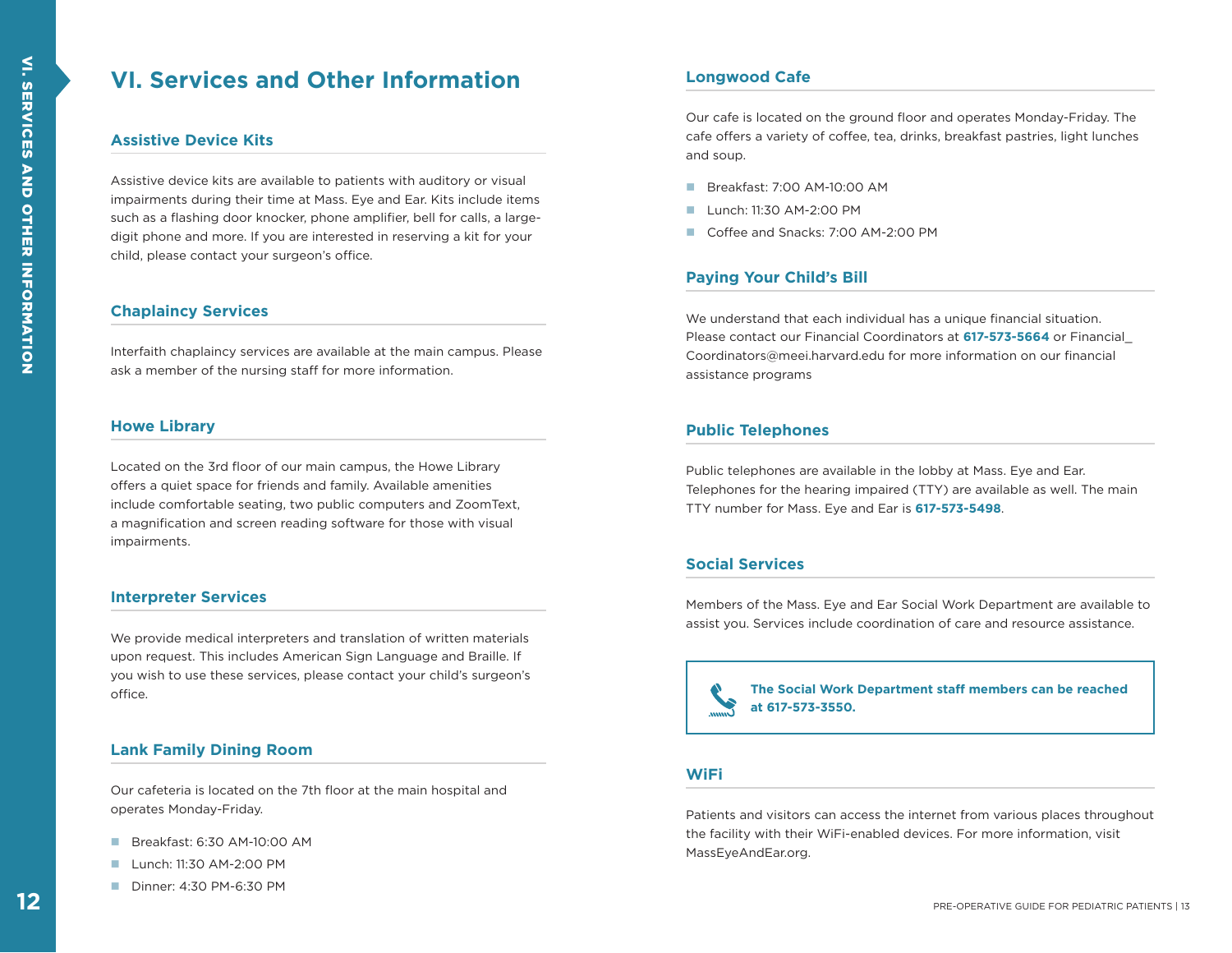# **VII. Medication List**

| PRESCRIPTION NAME | <b>COMPOSITION</b> | <b>DOSING</b> |
|-------------------|--------------------|---------------|
|                   |                    |               |
|                   |                    |               |
|                   |                    |               |
|                   |                    |               |
|                   |                    |               |
|                   |                    |               |
|                   |                    |               |
|                   |                    |               |
|                   |                    |               |
|                   |                    |               |
|                   |                    |               |
|                   |                    |               |
|                   |                    |               |
|                   |                    |               |
|                   |                    |               |
|                   |                    |               |
|                   |                    |               |
|                   |                    |               |
|                   |                    |               |
|                   |                    |               |
|                   |                    |               |
|                   |                    |               |
|                   |                    |               |
|                   |                    |               |
|                   |                    |               |
|                   |                    |               |
|                   |                    |               |

# **VIII. Important Numbers**

6th Floor Surgical Suites: **617-391-5900**

Anesthesia Department: **617-573-3380**

Emergency Department: **617-573-3431**

Financial Coordinator: **617-573-5664**

Longwood Surgicenter: **617-936-6111**

Medical Evaluation Center: **617-573-3720**

Patient Accounts: **617-573-3073**

Patient Relations Manager: **617-573-3008**

Pediatric Unit: **617-523-7900, 3-2462**

S Floor Surgical Suites: **617-573-3731**

Social Work Department: **617-573-3550**

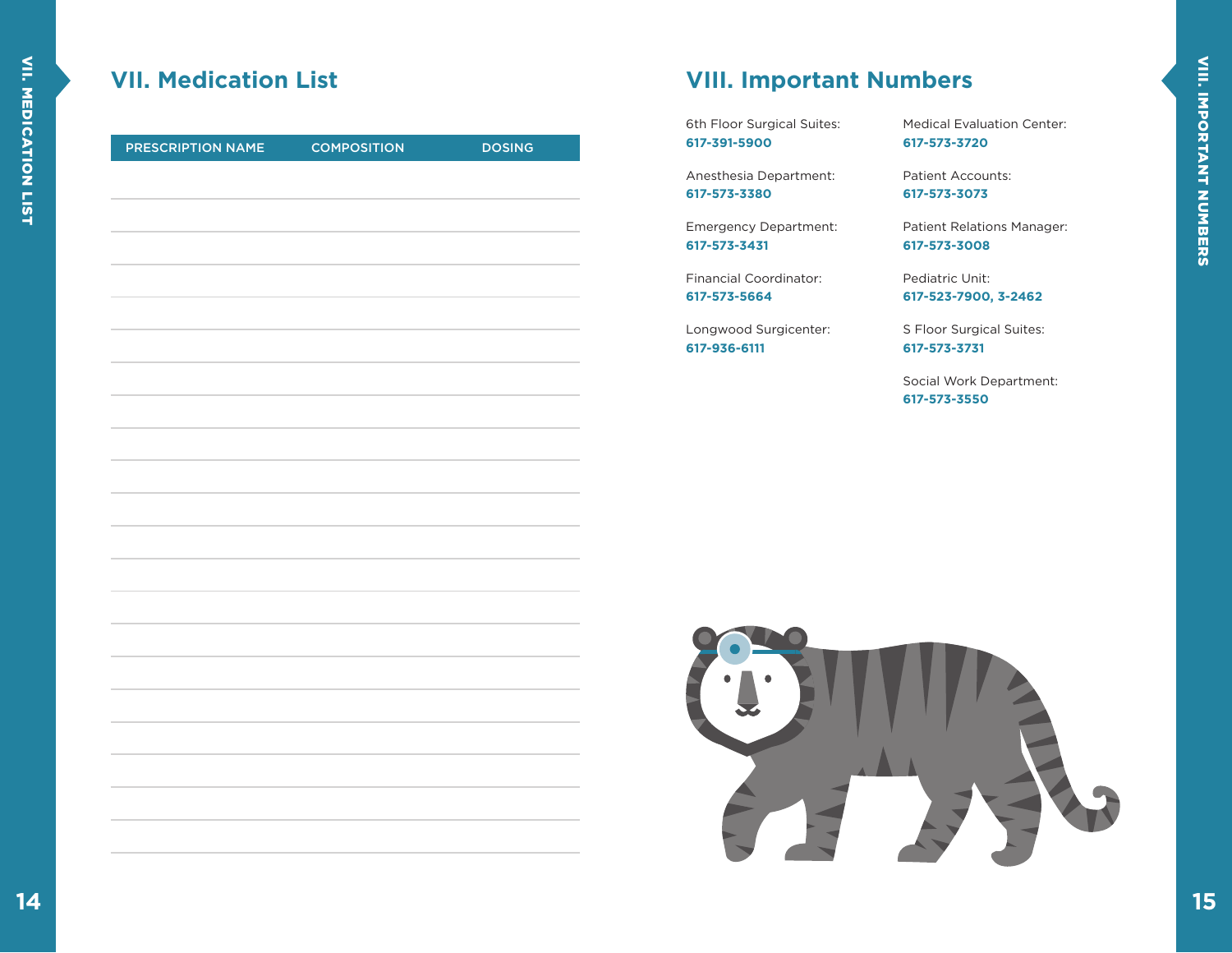| <b>Notes/Questions</b> |  | <b>Notes/Questions</b> |
|------------------------|--|------------------------|
|                        |  |                        |
|                        |  |                        |
|                        |  |                        |
|                        |  |                        |
|                        |  |                        |
|                        |  |                        |
| $\bullet$              |  |                        |
|                        |  |                        |
|                        |  |                        |
|                        |  |                        |
|                        |  |                        |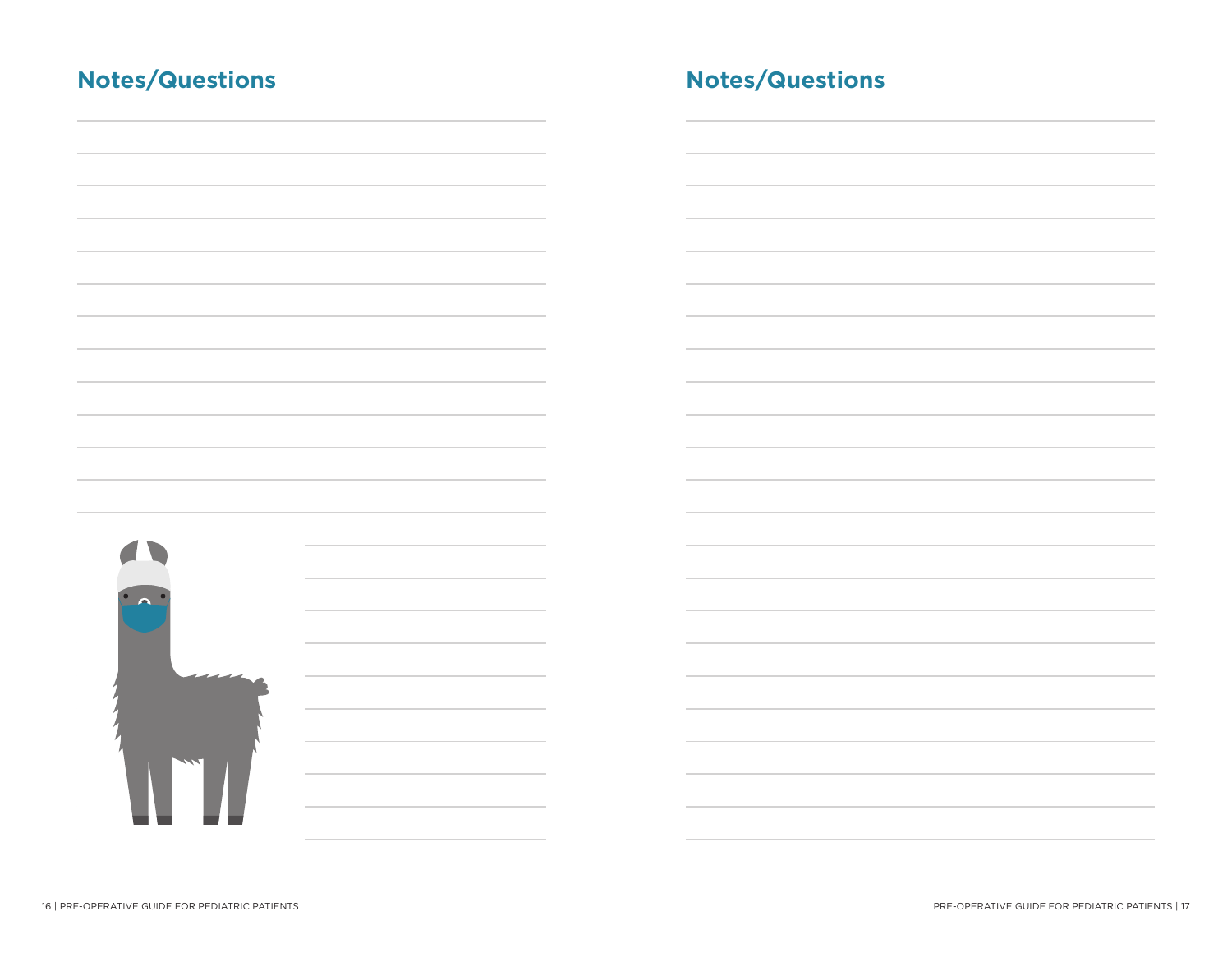# **Notes/Questions Notes/Questions**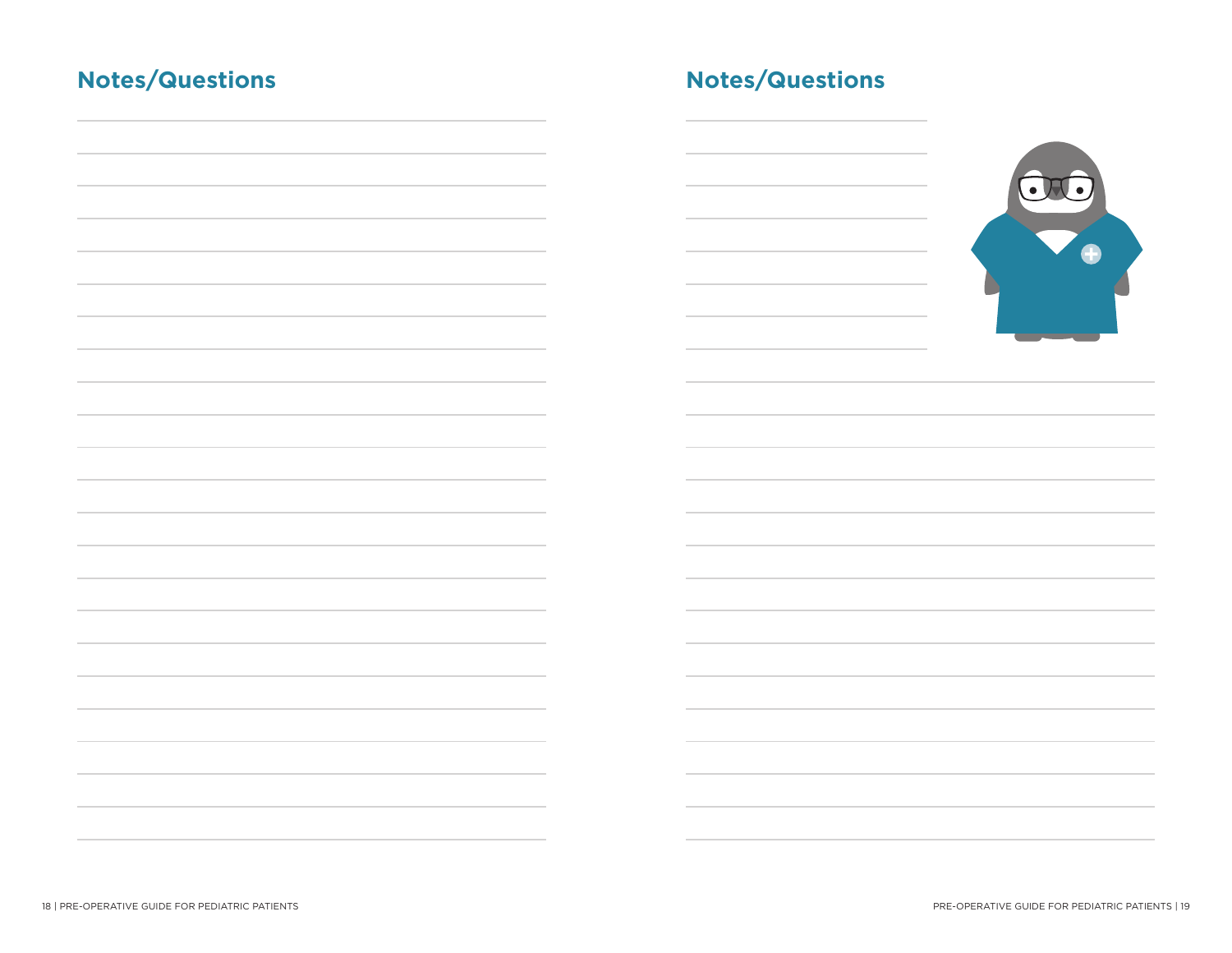# **Notes/Questions**



# **Help us help you.**

After returning home, you will receive a patient satisfaction survey. We ask you to please take a moment to fill out and return the survey in the envelope provided by our survey company, NRC Picker.

Your opinion is important to us and will help us better serve our patients.